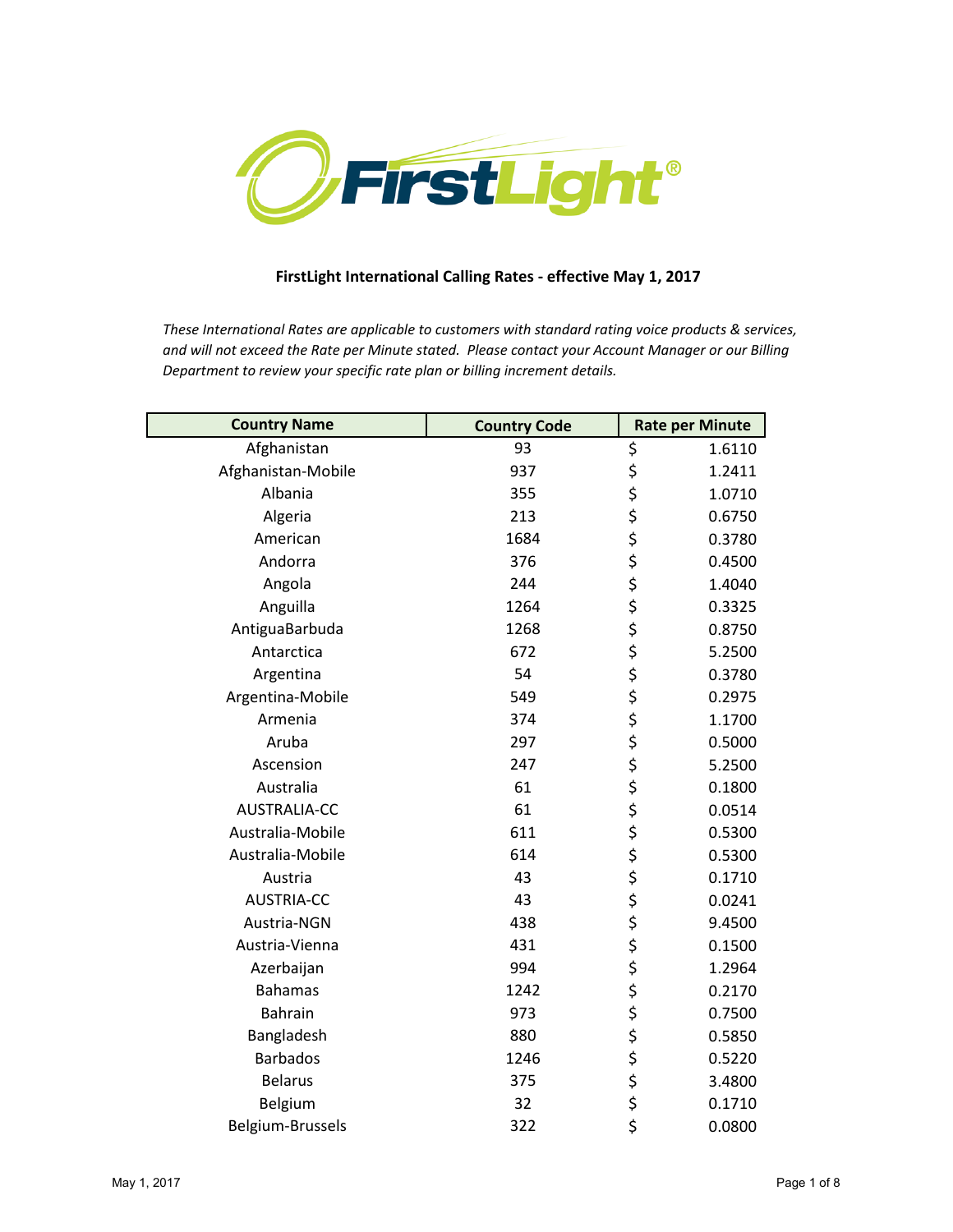| <b>Belize</b>         | 501  | \$       | 0.7650 |
|-----------------------|------|----------|--------|
| Benin                 | 229  | \$       | 1.3244 |
| Bermuda               | 1441 | \$       | 0.1113 |
| <b>Bhutan</b>         | 975  | \$       | 1.7460 |
| <b>Bolivia</b>        | 591  | \$<br>\$ | 0.7900 |
| Bosnia/Herzegovina    | 387  |          | 0.7740 |
| <b>Botswana</b>       | 267  | \$       | 0.8190 |
| <b>Brazil</b>         | 55   | \$       | 0.3100 |
| <b>Brazil-Mobile</b>  | 559  | \$       | 0.6600 |
| <b>BritishIslands</b> | 1284 | \$       | 0.4800 |
| <b>Brunei</b>         | 673  | \$       | 0.8370 |
| <b>Bulgaria</b>       | 359  | \$       | 1.4800 |
| <b>Burkina</b>        | 226  | \$       | 1.1300 |
| <b>Burundi</b>        | 257  | \$       | 2.4122 |
| Cambodia              | 855  | \$       | 2.1960 |
| Cameroon              | 237  | \$       | 1.0600 |
| Canada-Alberta        | 1403 | \$       | 0.0250 |
| Canada-British2       | 1236 | \$       | 0.0250 |
| Canada-British6       | 1604 | \$       | 0.0250 |
| Canada-British7       | 1778 | \$       | 0.0250 |
| Canada-Manitoba       | 1204 | \$       | 0.0250 |
| Canada-Nova902        | 1902 | \$       | 0.0250 |
| Canada-Ontario        | 1226 | \$       | 0.0250 |
| Canada-Quebec         | 1418 | \$       | 0.0250 |
| Canada-Saskatchewan   | 1306 | \$       | 0.0250 |
| Canada-Special6       | 1600 | \$       | 0.0250 |
| Canada-YukonNWTerri   | 1867 | \$       | 0.5425 |
| Capelslands           | 238  | \$       | 1.7006 |
| Cayman                | 1345 | \$       | 0.3800 |
| CentralRepublic       | 236  | \$       | 1.5800 |
| Chad                  | 235  | \$       | 2.3310 |
| Chile                 | 56   | \$       | 2.5800 |
| Chile-Mobile          | 568  | \$       | 0.2700 |
| Chile-Mobile          | 569  | \$       | 0.8300 |
| Chile-Santiago        | 562  | \$       | 0.2500 |
| China                 | 86   | \$       | 0.2970 |
| Colombia              | 57   | \$       | 0.6500 |
| Colombia-Mobile       | 573  |          | 0.9400 |
| Comoros               | 269  | \$<br>\$ | 3.3660 |
| Congo                 | 242  | \$       | 1.2614 |
| Cook                  | 682  | \$       | 4.5700 |
| Costa                 | 506  |          | 0.2880 |
| Croatia               | 385  | \$<br>\$ | 0.5310 |
| Cuba                  | 53   | \$       | 4.4900 |
| Cuba-Guantanamo       | 539  | \$       | 4.0950 |
| Cuba-Havana           | 537  | \$       | 4.0950 |
| Cuba-Metro            | 534  | \$       | 4.0950 |
|                       |      |          |        |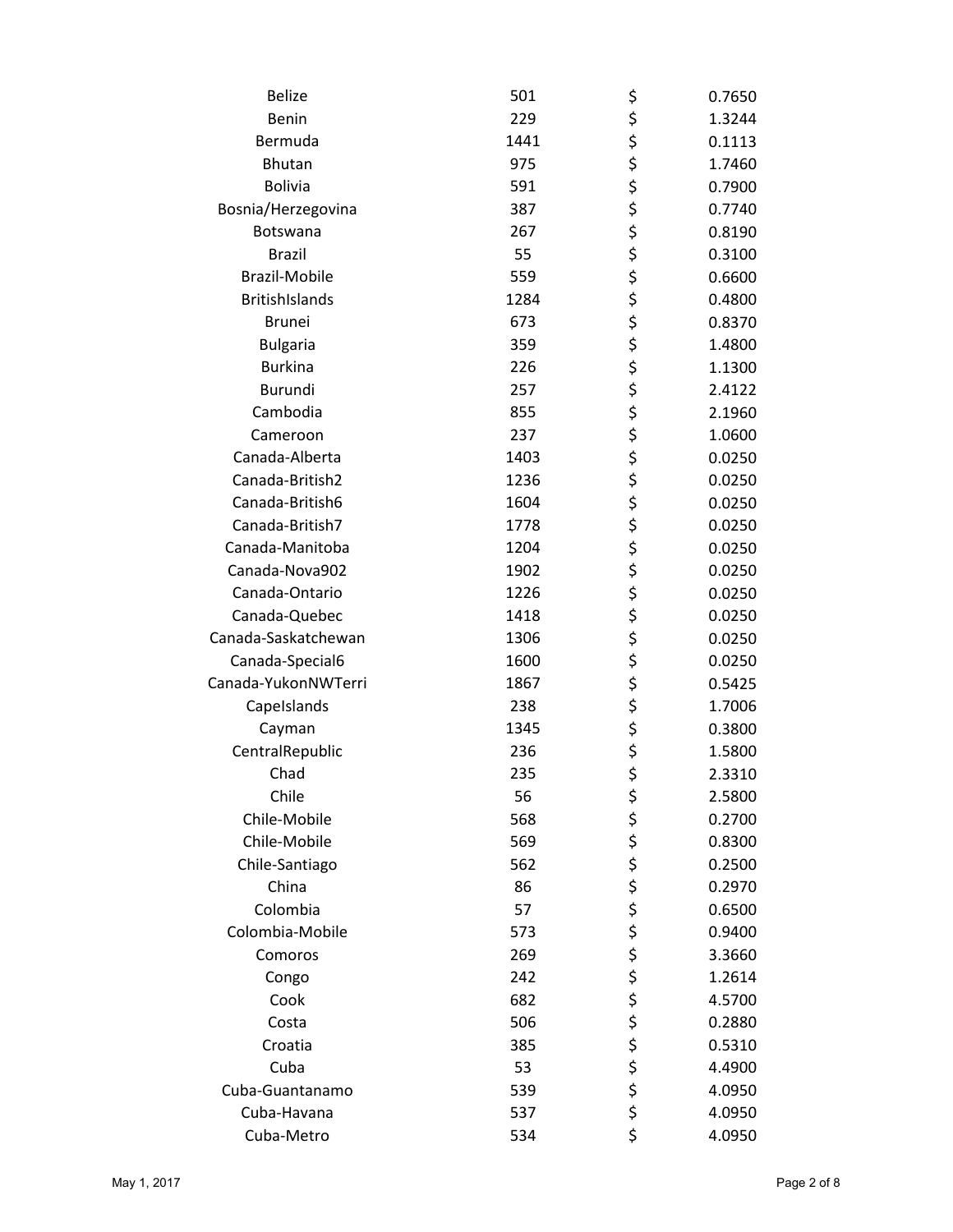| Cuba-Mobile                 | 535  | \$       | 4.0950  |
|-----------------------------|------|----------|---------|
| Cyprus                      | 357  | \$       | 0.5760  |
| Czech Republic              | 420  | \$       | 0.2000  |
| Dem.ofCongo                 | 243  | \$       | 2.3100  |
| Denmark                     | 45   | \$<br>\$ | 0.2500  |
| Denmark-Copenhagen          | 453  |          | 0.0276  |
| Denmark-Mobile              | 452  | \$       | 0.1830  |
| Denmark-NGN                 | 451  | \$<br>\$ | 0.1774  |
| Diego                       | 246  |          | 4.4499  |
| Djibouti                    | 253  | \$       | 1.8837  |
| Dominica                    | 1767 | \$       | 0.5130  |
| Dominica                    | 1767 | \$       | 0.5130  |
| Domincan Republic           | 1809 | \$<br>\$ | 0.3330  |
| Domincan Republic           | 1829 |          | 0.0696  |
| Domincan Republic           | 1849 |          | 0.0696  |
| <b>East Timor</b>           | 670  | \$\$\$   | 4.7250  |
| Ecuador                     | 593  |          | 0.8500  |
| Egypt                       | 20   | \$       | 0.8400  |
| Egypt-Alexandria            | 203  | \$       | 0.2446  |
| Egypt-Cairo                 | 202  |          | 0.8400  |
| El Salvador                 | 503  | \$<br>\$ | 0.5813  |
| <b>Equatorial Guinea</b>    | 240  | \$       | 2.4570  |
| Eritrea                     | 291  | \$       | 1.7300  |
| Estonia                     | 372  | \$       | 2.9600  |
| Ethiopia                    | 251  | \$       | 1.3307  |
| Faroe Islands               | 298  | \$       | 0.5659  |
| Falkland Islands (Malvinas) | 500  |          | 8.6296  |
| Fiji                        | 679  | \$<br>\$ | 1.2500  |
| Finland                     | 358  | \$       | 0.3800  |
| France                      | 33   | \$       | 0.1710  |
| France-Mobile               | 336  | \$       | 0.7100  |
| France-Mobile               | 337  | \$       | 0.1162  |
| France-Mobile               | 339  |          | 2.2750  |
| France-NGN                  | 338  | \$\$\$\$ | 2.2750  |
| France-Paris                | 331  |          | 0.0700  |
| French Guiana               | 594  |          | 0.6570  |
| French Polynesia            | 689  | \$       | 2.5800  |
| Gabon                       | 241  | \$       | 2.7996  |
| Gambia                      | 220  |          | 2.6250  |
| Georgia                     | 995  | \$<br>\$ | 1.3300  |
| Germany                     | 49   |          | 0.1710  |
| <b>GERMANY-CC</b>           | 49   | \$\$\$   | 0.0329  |
| <b>GERMNYMICC</b>           | 499  |          | 0.3500  |
| Ghana                       | 233  | \$       | 0.8400  |
| Gibraltar                   | 350  | \$       | 0.9990  |
| Global                      | 881  | \$       | 28.0000 |
| Greece                      | 30   | \$       | 0.1710  |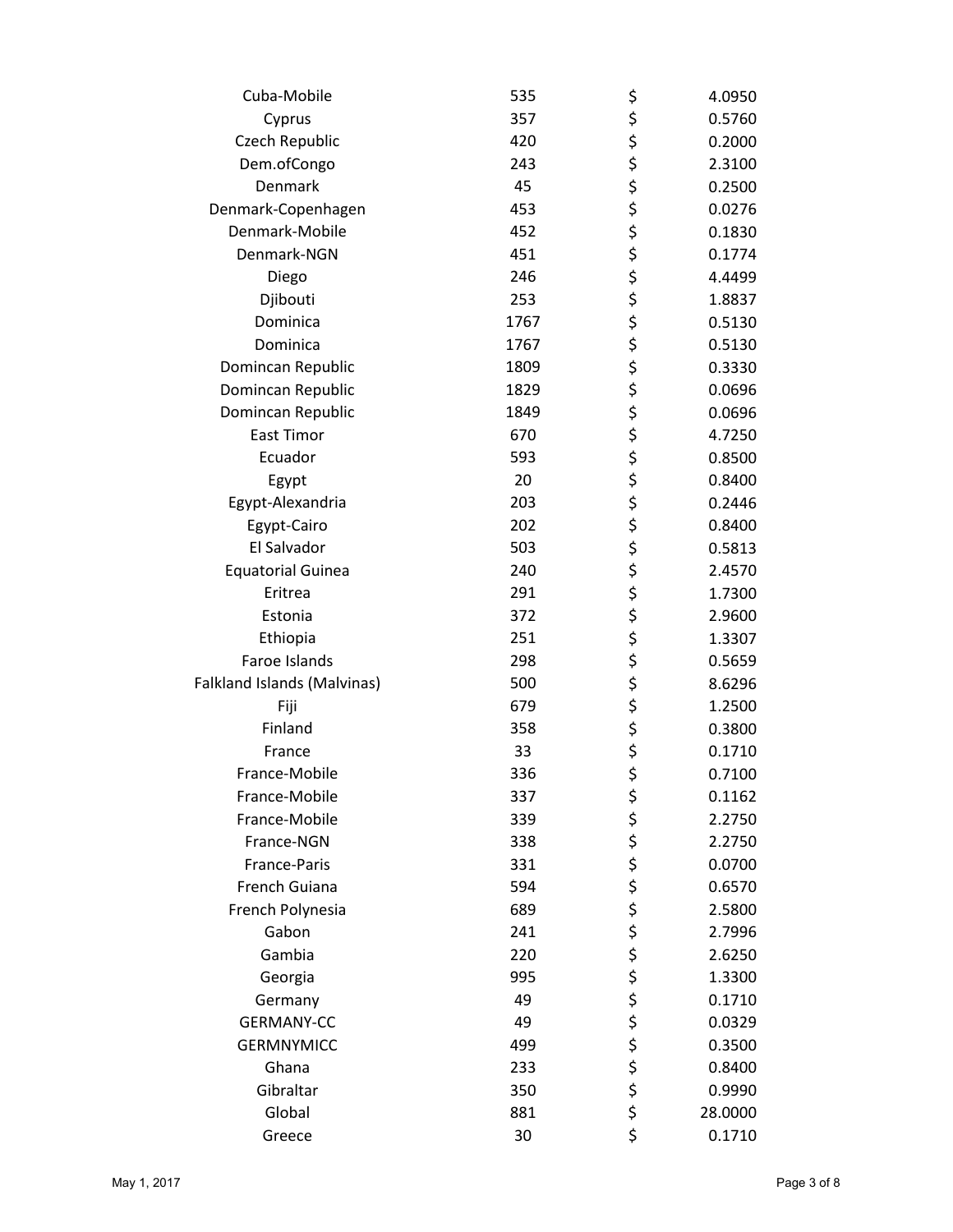| Greece-Mobile               | 306  | \$            | 0.2016  |
|-----------------------------|------|---------------|---------|
| Greenland                   | 299  |               | 3.0166  |
| Grenada                     | 1473 |               | 0.6800  |
| Guadeloupe                  | 590  |               | 0.6120  |
| Guam                        | 671  | ぐぐみか          | 0.1500  |
| Guatemala                   | 502  |               | 0.5400  |
| Guinea                      | 224  |               | 2.4430  |
| Guinea                      | 245  |               | 3.0500  |
| Guyana                      | 592  |               | 0.8010  |
| Haiti                       | 509  | やややな ややや      | 0.9268  |
| Honduras                    | 504  |               | 0.4230  |
| Hong Kong                   | 852  |               | 0.1350  |
| Hungary                     | 36   |               | 0.4680  |
| Hungary-Budapest            | 361  |               | 0.1800  |
| Iceland                     | 354  |               | 0.4770  |
| India                       | 91   |               | 0.6750  |
| India-Mobile                | 919  | ぐそみ           | 0.1025  |
| Indonesia                   | 62   |               | 0.4400  |
| Indonesia-Mobile            | 628  |               | 0.2149  |
| Inmarsat                    | 870  |               | 33.2500 |
| INMARSAT-E.OC               | 871  | \$<br>\$      | 10.4600 |
| INMARSAT-INDIAN             | 873  |               | 10.4600 |
| <b>INMARSAT-PACIFIC</b>     | 872  |               | 7.4871  |
| INMARSAT-W.OC               | 874  |               | 10.4600 |
| INMARSAT-WAT                | 874  | \$ \$ \$ \$   | 10.4600 |
| Iran                        | 98   | \$            | 0.7110  |
| Iran-Mobile                 | 989  |               | 0.2177  |
| Iraq                        | 964  |               | 0.7110  |
| Ireland                     | 353  |               | 0.6500  |
| Israel                      | 972  | \$\$\$\$      | 0.3900  |
| Italy                       | 39   | \$            | 0.1710  |
| Italy-Milan                 | 392  |               | 0.1200  |
| Italy-Mobile                | 393  |               | 1.0496  |
| Italy-NGN                   | 391  |               | 0.0276  |
| Italy-Rome                  | 396  |               | 0.1200  |
| Ivory Coast (Cote D'Ivoire) | 225  |               | 1.3900  |
| Jamaica                     | 1876 |               | 0.6200  |
| Japan                       | 81   |               | 0.2700  |
| JAPAN-CC                    | 81   |               | 0.0833  |
| Japan-Osaka                 | 816  |               | 0.1000  |
| Japan-Tokyo                 | 813  |               | 0.0934  |
| Jordan                      | 962  |               | 0.7700  |
| Kenya                       | 254  |               | 0.8460  |
| Kiribati/Gilbert            | 686  | やややそややややややややや | 3.5000  |
| Kuwait                      | 965  |               | 0.8000  |
| Kyrgyzstan                  | 996  |               | 1.0800  |
| Laos                        | 856  | \$            | 2.3040  |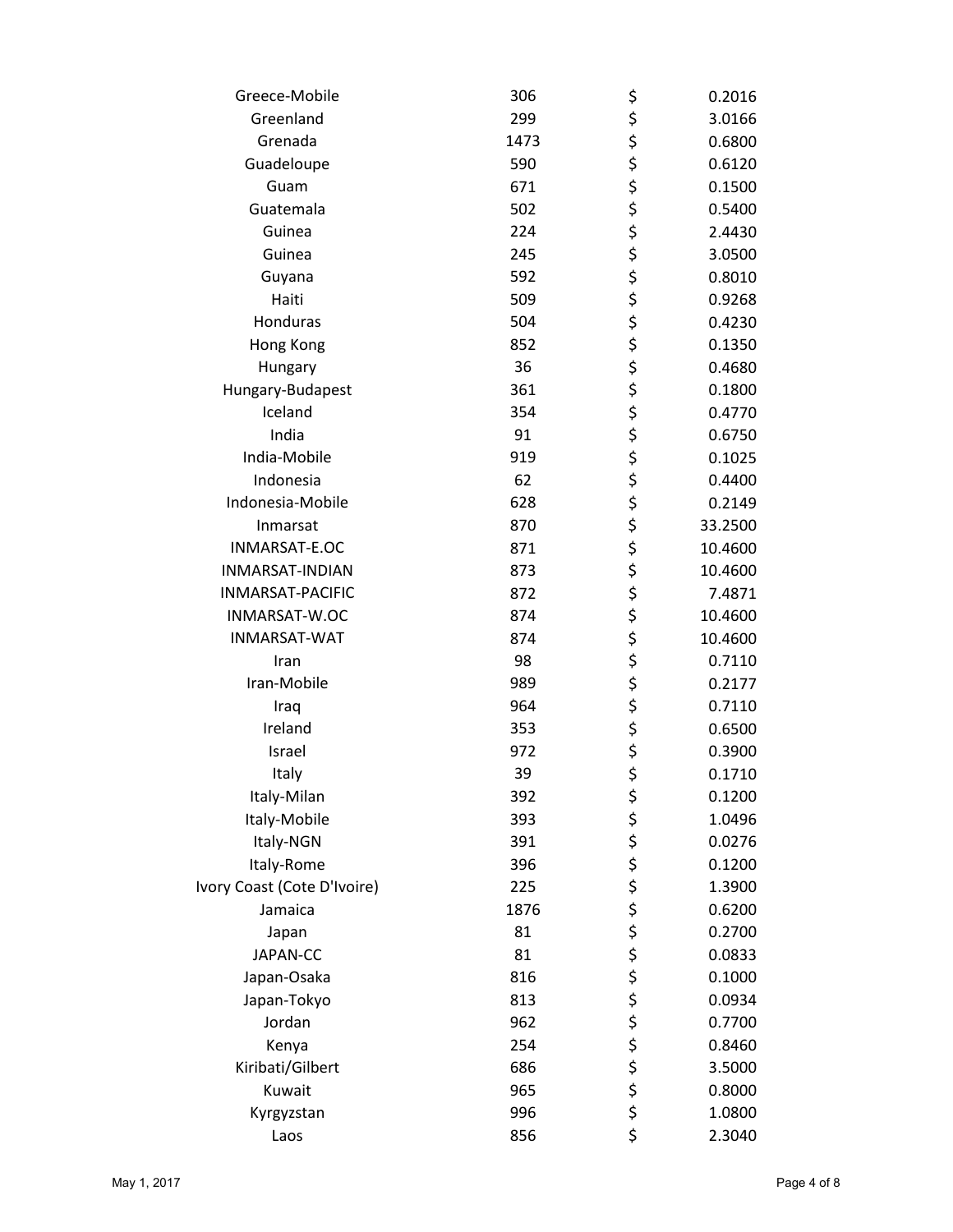| Latvia                      | 371  | \$     | 3.6600 |
|-----------------------------|------|--------|--------|
| Lebanon                     | 961  | \$     | 0.7110 |
| Lesotho                     | 266  | \$     | 0.8190 |
| Liberia                     | 231  | \$     | 2.1875 |
| Libya                       | 218  | \$     | 1.2250 |
| Liechtenstein               | 423  | \$     | 0.2400 |
| Lithuania                   | 370  | \$     | 2.8300 |
| Luxembourg                  | 352  | \$     | 0.1710 |
| Macau                       | 853  | \$     | 0.7560 |
| Macedonia                   | 389  | \$     | 0.6600 |
| Madagascar                  | 261  | \$     | 1.7500 |
| Malawi                      | 265  | \$     | 1.3300 |
| Malaysia                    | 60   | \$     | 0.3420 |
| Malaysia-Johar              | 607  | \$     | 0.0521 |
| Malaysia-Kuala              | 603  | \$     | 0.2100 |
| Malaysia-Mobile             | 601  | \$     | 0.2500 |
| <b>Maldives</b>             | 960  | \$     | 4.3246 |
| Mali                        | 223  | \$     | 1.7311 |
| Malta                       | 356  | \$     | 0.7110 |
| Martinique                  | 596  | \$     | 0.6120 |
| Marshall                    | 692  | \$     | 0.7399 |
| Mauritania                  | 222  | \$     | 2.4703 |
| Mauritius                   | 230  | \$     | 1.3000 |
| Mexico                      | 52   | \$     | 0.2700 |
| Mexico-Mobile               | 521  | \$     | 0.6475 |
| Micronesia                  | 691  | \$     | 1.0605 |
| Moldova                     | 373  | \$     | 0.9720 |
| Monaco                      | 377  | \$     | 0.7400 |
| Mongolia                    | 976  | \$     | 1.6110 |
| Montenegro                  | 382  | \$     | 0.4063 |
| Montserrat                  | 1664 | \$     | 1.3426 |
| Morocco                     | 212  | \$     | 0.8500 |
| Mozambique                  | 258  | \$     | 1.2150 |
| Myanmar                     | 95   |        | 2.0250 |
| MYANMAR-CCR                 | 95   | \$\$\$ | 0.9478 |
| Myanmar-Rangoon             | 951  |        | 0.9478 |
| Namibia                     | 264  | \$\$\$ | 0.6300 |
| Nauru                       | 674  |        | 4.8951 |
| Nepal                       | 977  |        | 1.2330 |
| NETHERLAM-CC                | 316  | \$     | 0.2117 |
| NETHERLAM-CC                | 319  |        | 0.0392 |
| <b>Netherlands Antilles</b> | 599  |        | 0.4230 |
| Netherlands                 | 31   |        | 0.1710 |
| Netherlands-Mobile          | 316  | ちちち    | 0.2117 |
| Netherlands-NGN             | 318  | \$     | 0.0392 |
| Netherlands-NGN             | 319  | \$     | 0.0392 |
| Nevis and St. Kitts         | 869  | \$     | 0.7100 |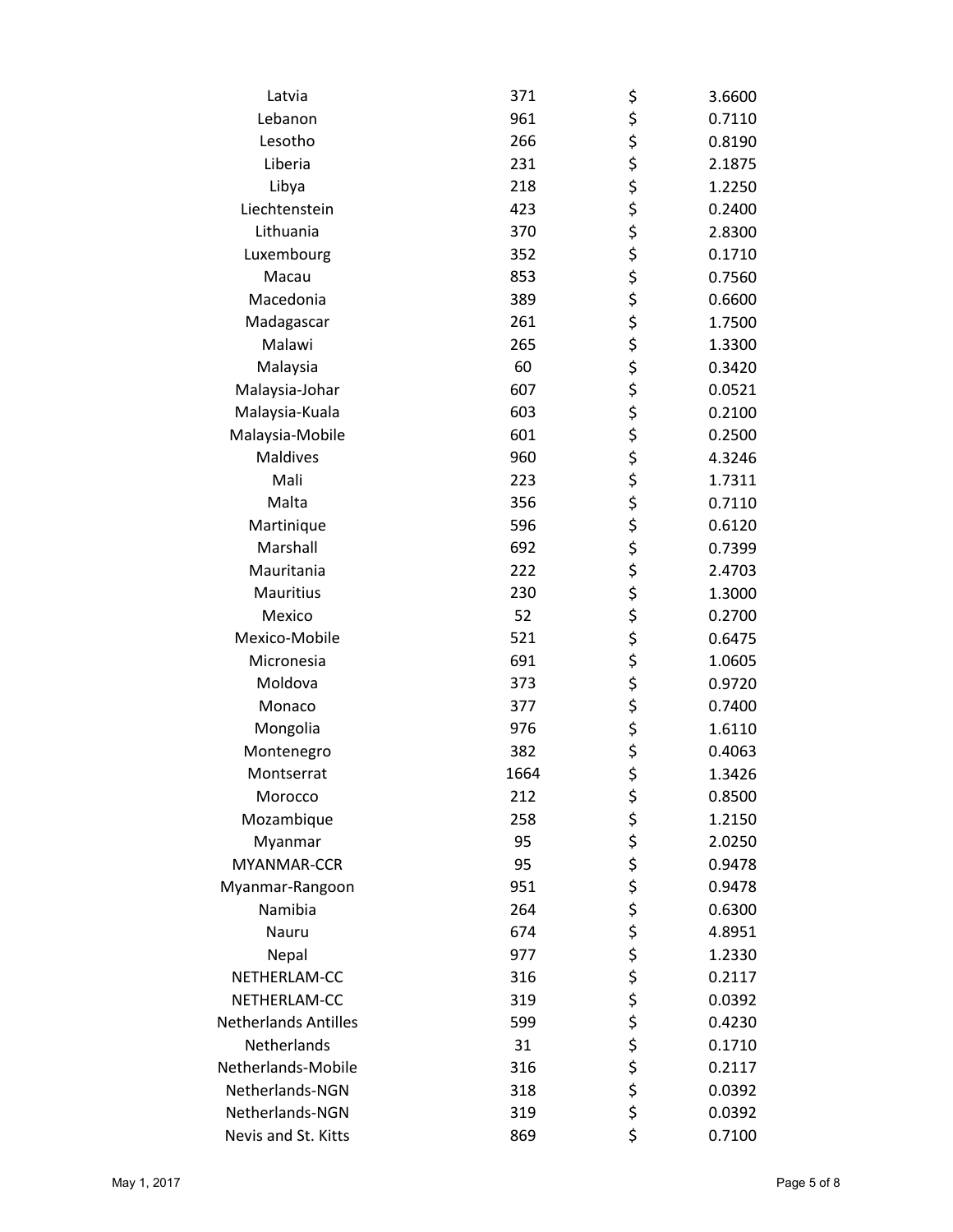| New Caledonia                     | 687 | \$               | 1.3800 |
|-----------------------------------|-----|------------------|--------|
| New Zealand                       | 64  | \$               | 0.1710 |
| New Zealand-Auckland              | 649 | \$               | 2.0520 |
| New Zealand-Mobile                | 642 | \$               | 0.3300 |
| Nicaragua                         | 505 |                  | 0.5900 |
| Niger                             | 227 |                  | 1.2236 |
| Nigeria                           | 234 |                  | 0.6300 |
| Niue                              | 683 |                  | 5.1600 |
| North Korea, People's Republic of | 850 |                  | 3.2300 |
| Norway                            | 47  | やややす             | 0.1710 |
| Norway-Mobile                     | 474 |                  | 0.3800 |
| Norway-Mobile                     | 479 |                  | 0.3800 |
| Norway-NGN                        | 470 |                  | 0.6100 |
| Norway-NGN                        | 471 |                  | 0.5250 |
| Norway-NGN                        | 478 |                  | 0.5250 |
| Norway-Oslo                       | 472 |                  | 0.0525 |
| Oman                              | 968 |                  | 1.2200 |
| Pakistan                          | 92  |                  | 0.9800 |
| Pakistan-Mobile                   | 923 |                  | 1.4500 |
| Palau                             | 680 |                  | 1.2330 |
| Palestinian Territory             | 970 |                  | 0.4959 |
| Panama                            | 507 |                  | 0.6200 |
| PapuaGuinea                       | 675 |                  | 3.5364 |
| Paraguay                          | 595 |                  | 0.6600 |
| Peru                              | 51  |                  | 0.5400 |
| Peru-Mobile                       | 519 | やそそそそそそそそそそそそそそそ | 0.3668 |
| Philippines                       | 63  |                  | 0.4200 |
| Philippines-Manila                | 632 |                  | 0.3900 |
| Philippines-Mobile                | 639 | \$               | 0.4914 |
| Poland                            | 48  | \$<br>\$         | 0.4800 |
| Portugal                          | 351 |                  | 0.2600 |
| PrincipeSaoTome                   | 239 | \$               | 6.3000 |
| <b>Puerto Rico</b>                | 787 |                  | 0.1500 |
| Qatar                             | 974 |                  | 1.0700 |
| Reunion                           | 262 |                  | 0.9720 |
| Romania                           | 40  |                  | 0.8040 |
| Romania-Mobile                    | 407 |                  | 0.5600 |
| Romania-OLO                       | 403 |                  | 0.0574 |
| Russia                            | 7   |                  | 0.5344 |
| Russia-Kazakhstan                 | 771 |                  | 0.6475 |
| Russia-Kazakhstan                 | 772 |                  | 0.6475 |
| Russia-Kazakhstan                 | 776 |                  | 0.6825 |
| Russia-Kazakhstan                 | 773 |                  | 0.6825 |
| Russia-Mobile                     | 79  | ややややややややややややや    | 0.5649 |
| Russia-Mobile                     | 792 |                  | 0.5071 |
| Russia-Mobile                     | 793 |                  | 0.5071 |
| Russia-Overlay                    | 75  | \$               | 0.2600 |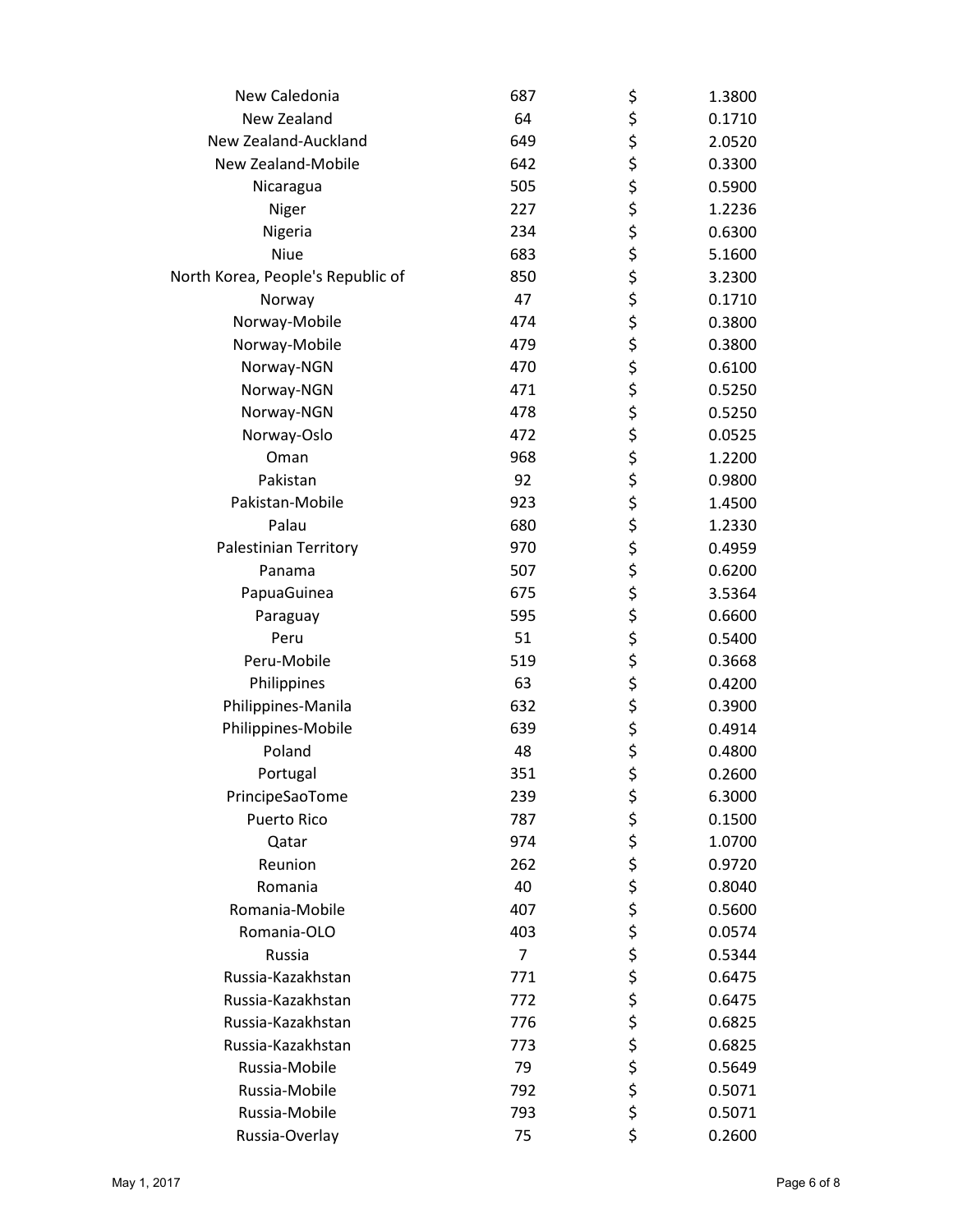| Rwanda                         | 250  | \$          | 1.6828  |
|--------------------------------|------|-------------|---------|
| Saipan                         | 1670 | \$          | 1.3500  |
| San Marino                     | 378  |             | 1.1700  |
| Satellite                      | 882  | \$<br>\$    | 28.0000 |
| Saudi Arabia                   | 966  |             | 0.5850  |
| Senegal                        | 221  | \$<br>\$    | 3.0394  |
| Serbia                         | 381  | \$          | 1.0800  |
| Seychelles                     | 248  |             | 2.4500  |
| Sierra Leone                   | 232  |             | 2.4881  |
| Singapore                      | 65   | ぐぐぐぐ        | 0.1100  |
| Singapore-Mobile               | 658  |             | 0.1700  |
| Singapore-Mobile               | 659  |             | 0.1700  |
| Sint Maarten (St. Martin)      | 1721 |             | 0.3699  |
| Slovakia                       | 421  | \$          | 0.5310  |
| Slovenia                       | 386  |             | 0.5490  |
| Solomon                        | 677  |             | 2.9830  |
| Somalia                        | 252  | ぐそみない       | 2.7650  |
| South Africa                   | 27   |             | 0.5500  |
| South Korea, Republic of       | 82   |             | 0.1440  |
| South Korea-Mobile             | 821  |             | 0.0840  |
| South Korea-Seoul              | 822  |             | 0.1300  |
| South Sudan                    | 211  |             | 1.6800  |
| Spain                          | 34   |             | 0.9000  |
| Spain-Mobile                   | 346  | \$\$\$      | 0.6600  |
| Spain-Mobile                   | 347  | \$          | 0.2149  |
| Sri Lanka                      | 94   | \$          | 1.1200  |
| St. Helena (Tristan Da Cunha)  | 290  |             | 9.6250  |
| St. Kitts and Nevis            | 1869 | \$<br>\$    | 0.6825  |
| St. Lucia                      | 1758 |             | 1.0346  |
| St. Pierre and Miquelon        | 508  | \$<br>\$    | 2.8000  |
| St. Vincent and the Grenadines | 1784 | \$          | 0.5670  |
| Sudan                          | 249  | \$          | 1.3050  |
| Suriname                       | 597  |             | 3.2700  |
| Swaziland                      | 268  |             | 0.5100  |
| Sweden                         | 46   |             | 0.1710  |
| Sweden-Mobile                  | 467  |             | 0.3200  |
| Sweden-Stockholm               | 468  |             | 0.0245  |
| Switzerland                    | 41   |             | 0.2400  |
| Syria                          | 963  |             | 1.1970  |
| Taiwan                         | 886  |             | 0.1530  |
| Tajikistan                     | 992  |             | 0.4245  |
| Tanzania                       | 255  |             | 1.4854  |
| Thailand                       | 66   |             | 0.5300  |
| Thailand-Bangkok               | 662  | ぐうさくさい こうさく | 0.3700  |
| Thailand-Mobile                | 668  |             | 0.0570  |
| <b>Thailand-Mobile</b>         | 669  |             | 0.0570  |
| Togo                           | 228  | \$          | 2.0244  |